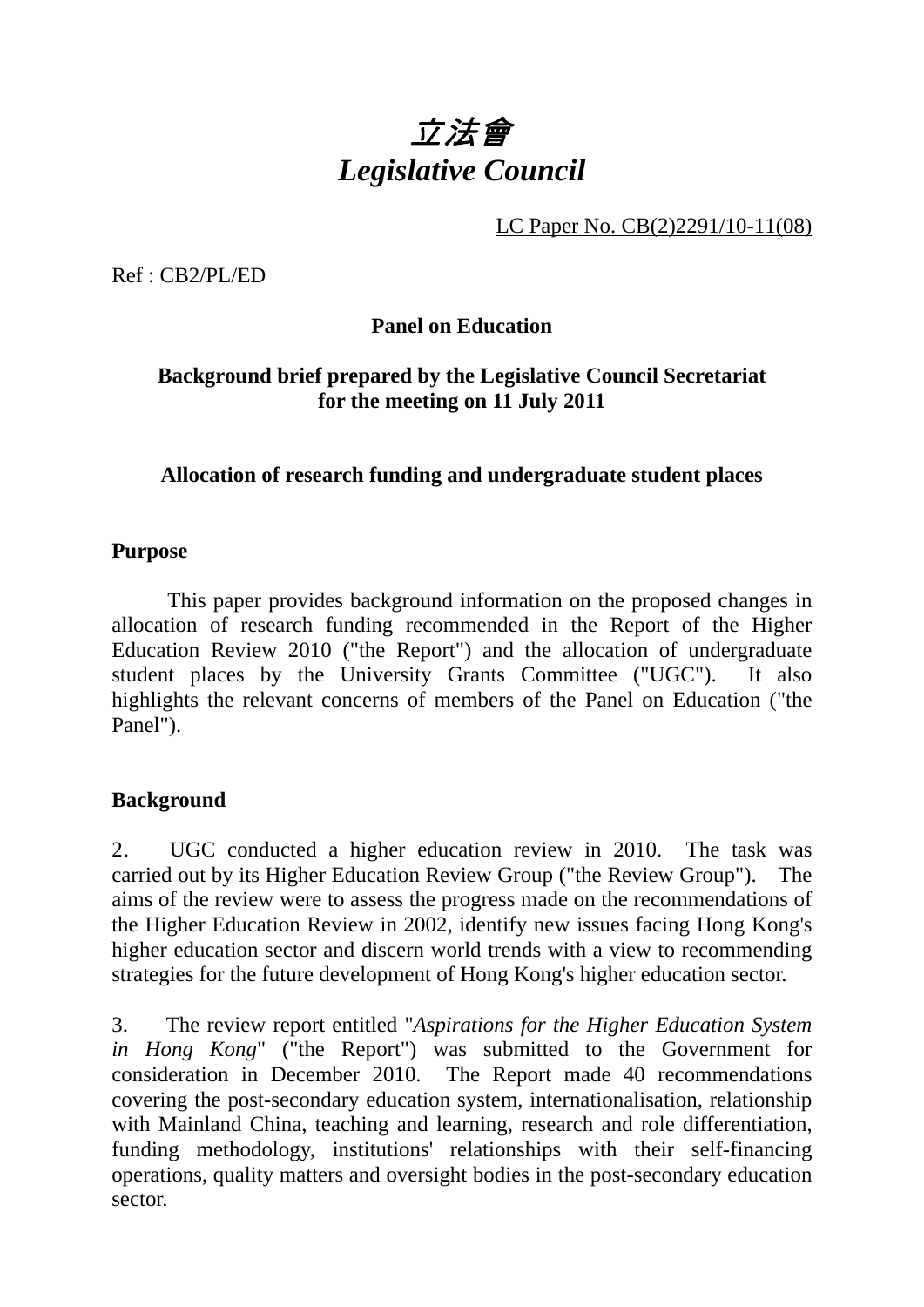## Allocation of research funding

4. Currently, there are three main sources of research funding for the UGC-funded institutions including the research portion of the Block Grant of which 25% is for research and 75% for teaching; the allocation of research postgraduate places to institutions (about \$1.4 billion teaching funding per annum); and the funding disbursed through the Research Grants Council ("RGC"). The research portion of the Block Grant is the largest source of research funds which amounts to \$2.7 billion per annum. The amount granted for peer assessed research projects under the RGC is about \$750 million per annum. The ratio is about 75/25. Research funding secured by each institution through competition administered by the RGC for the 2009-2010 and 2010-2011 academic years is in **Appendix I**.

5. The Review Group considers that research funding and resources should be allocated increasingly on a competitive basis. It believes that the balance needs to be adjusted so that more funding is provided in association with research projects, rather than to the institution as a whole. In this connection, the Review Group proposes to progressively transfer half of the 25% research portion of the Block Grant, i.e. \$1.3 billion, to the RGC over a period of nine years.

6. The current allocation of almost all research postgraduate places is historically based. The Review Group has also recommended the introduction of competition for research postgraduate places as rapidly as possible. It proposes that within five years starting from 2012-2013, 50% of all research postgraduate places (2 800 places in total) should be competitively allocated. Means of assessing the quality of research postgraduate research students emerging from the system should be implemented to inform decision on the allocation of research postgraduate places.

## Allocation of undergraduate student places

7. The UGC and its funded institutions operate on a triennial funding and planning cycle. Every three years there is a significant exercise to review performance, to map out the academic direction for the next three-year funding period and to work out the costs involved, working within an indicative overall funding limit determined by the Government. The key documentation in this exercise is the production by the institutions of their Academic Development Proposals ("ADPs") for submission to and discussion with the UGC. The UGC uses this exercise to help in the assessment of where to allocate resources.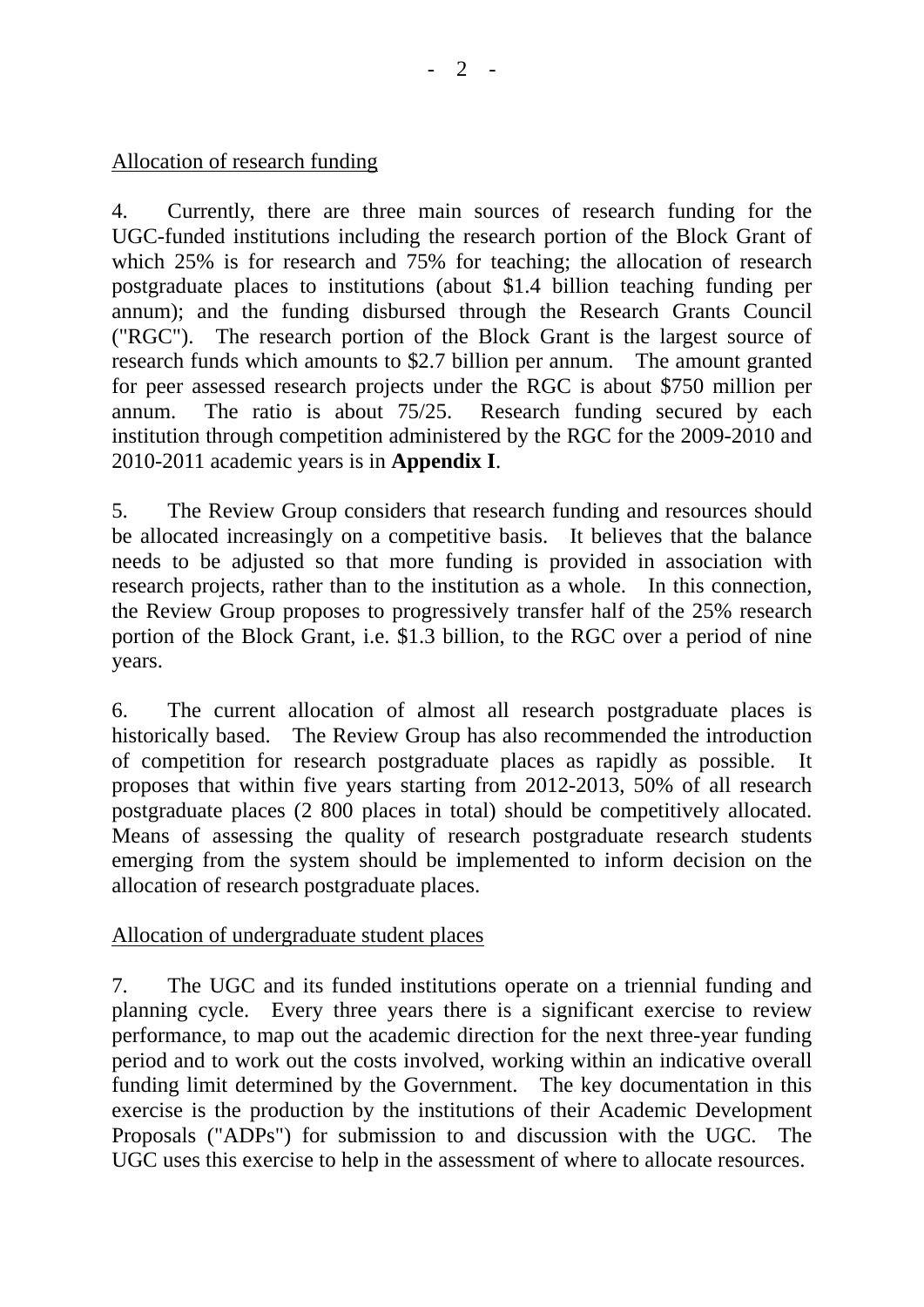8. In the 2009-2012 triennium, the UGC initiated a competitive allocation process to allocate a percentage of first-year first-degree ("FYFD") places according to an assessment exercise it conducted based on the institutions' ADPs. According to the UGC, the exercise aimed to encourage the institutions to reflect on their key areas of activity, primarily in terms of undergraduate programmes. It involved institutions identifying areas that might be slimmed (if necessary) and those that they felt were promisingly new or expanding.

9. The UGC has decided to continue implementing the competitive allocation mechanism. For the 2012-2015 triennium, 6% of the FYFD places in each institution will be set aside for competitive allocation. The 6% will not apply to places in disciplines under Government manpower planning. In addition, given that Lingnan University is slimming currently and will "stay small" in 2012-2015 triennium, the corresponding percentage to be applied will be 4%.

10. As announced by the Chief Executive in his 2010-2011 Policy Address, the UGC-funded FYFD places would be increased from 14 620 to 15 000 per annum starting from the 2012-2013 academic year.

# **Deliberations of the Panel**

11. Members expressed views on issues relating to research funding for the UGC-funded institutions during the discussion on the proposed establishment of the \$18 billion Research Endowment Fund at the meeting of the Panel on 8 December 2008. The Panel received a briefing by the Chairman of UGC on the recommendations in the Review Report at its meeting on 10 January 2011. It also received views from relevant stakeholders on the Report at its meeting on 14 March 2011. The concerns of members relating to the allocation of research funding and undergraduate student places are summarized in the following paragraphs.

#### Adequacy of research funding

12. Members noted with concern that compared with other major Asian countries, Hong Kong had been spending a very small portion of its Gross Domestic Products (about 0.7% to 0.75%) on research activities. They considered that the provision of consistent and adequate funding for quality research was paramount to the long-term competitiveness of Hong Kong in a knowledge-based global economy. Members urged an increase in allocation for research activities.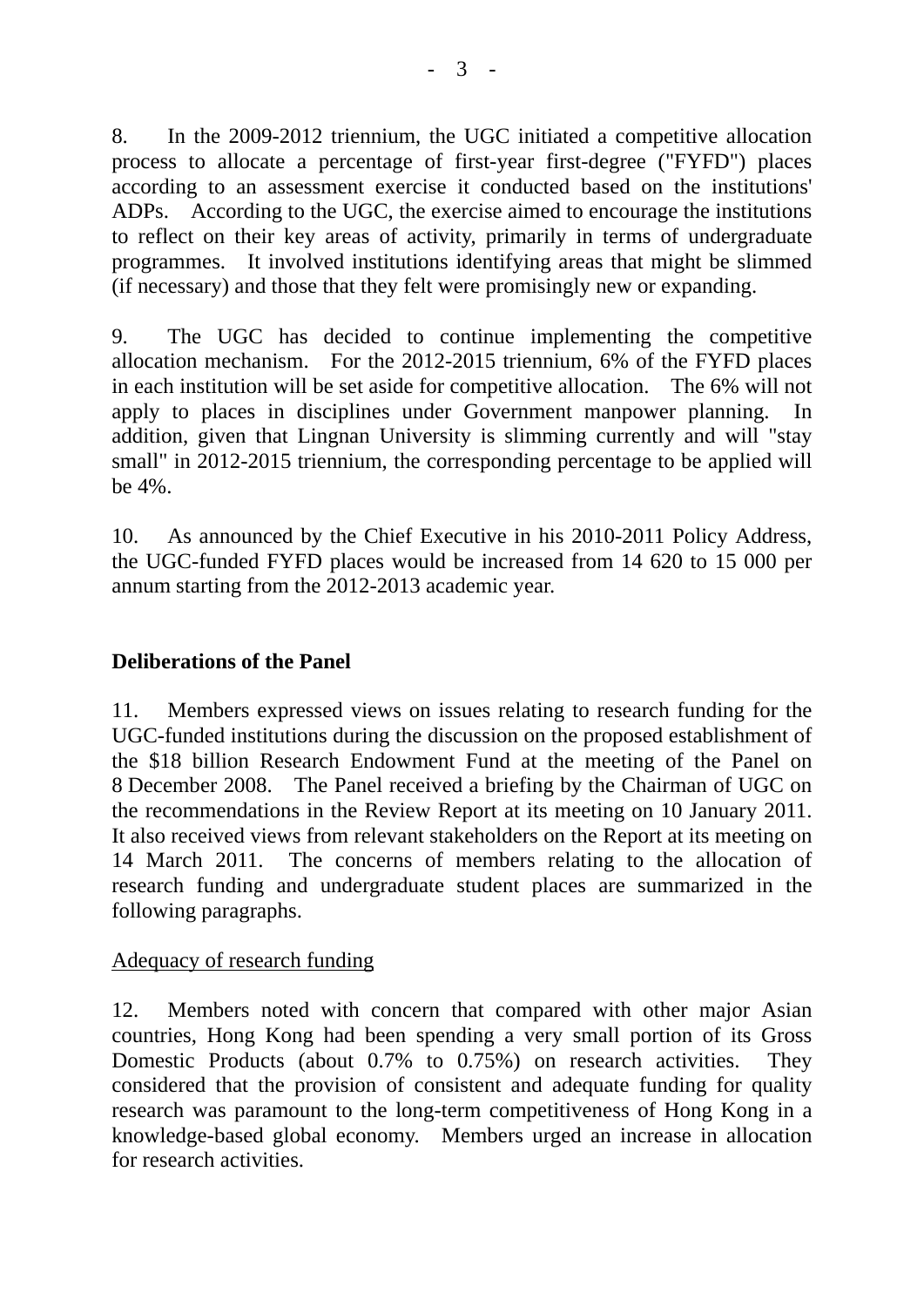13. According to the Administration, it had been increasing its financial commitment to research in recent years, as evidenced by the establishment of the \$18 billion Research Endowment Fund in 2009. Unlike many other advanced economies such as Japan and Singapore where the private sector was the major driver in research expenditure, the research funding for local institutions came mainly from the Government. Given the limited resources, it was important to ensure the utilization of research funding in the most effective manner.

### Balance between teaching and research

14. Members noted the concern raised by staff of the UGC-funded institutions that the proposed transfer of a significant portion of funds from the research portion of the Block grant to the RGC for competitive bidding would result in unhealthy competitions and would drive institutions to place more even resources on research and less focus on teaching. Members noted that in some cases, professors who had won research awards were relieved from teaching duties.

15. In the view of the UGC, there was always tension between teaching and research which was common around the world. The Report had emphasized very strongly the need for excellence in teaching. In the current ADP exercise, the UGC had requested the institutions to place a strong emphasis on teaching and learning. It was for individual institutions to strike a proper balance between teaching and research and to ensure that performance in both areas were duly taken into account in assessment procedures for promotion.

16. According to the UGC, the Review Group had not proposed a radical change; it had only proposed to transfer about \$1.3 billion (i.e. approximately 12% of the Block Grant) from the research portion of the Block Grant to the RGC as on-costs over a period of nine years. The transferred funds would be returned to the Heads of Institutions for purposes such as research infrastructure and staffing costs and would not be used as additional funding for individual research projects under the RGC.

#### Local young academic staff

17. There was a view that the inequitable allocation of research funding affected not only the operation of institutions but also local young academic staff as they were not given opportunities to conduct research. Members considered that the UGC should allocate a reasonable portion of the research funding to local young academic staff. The UGC advised that the Early Career Scheme under the RGC had recently been introduced. Under the scheme,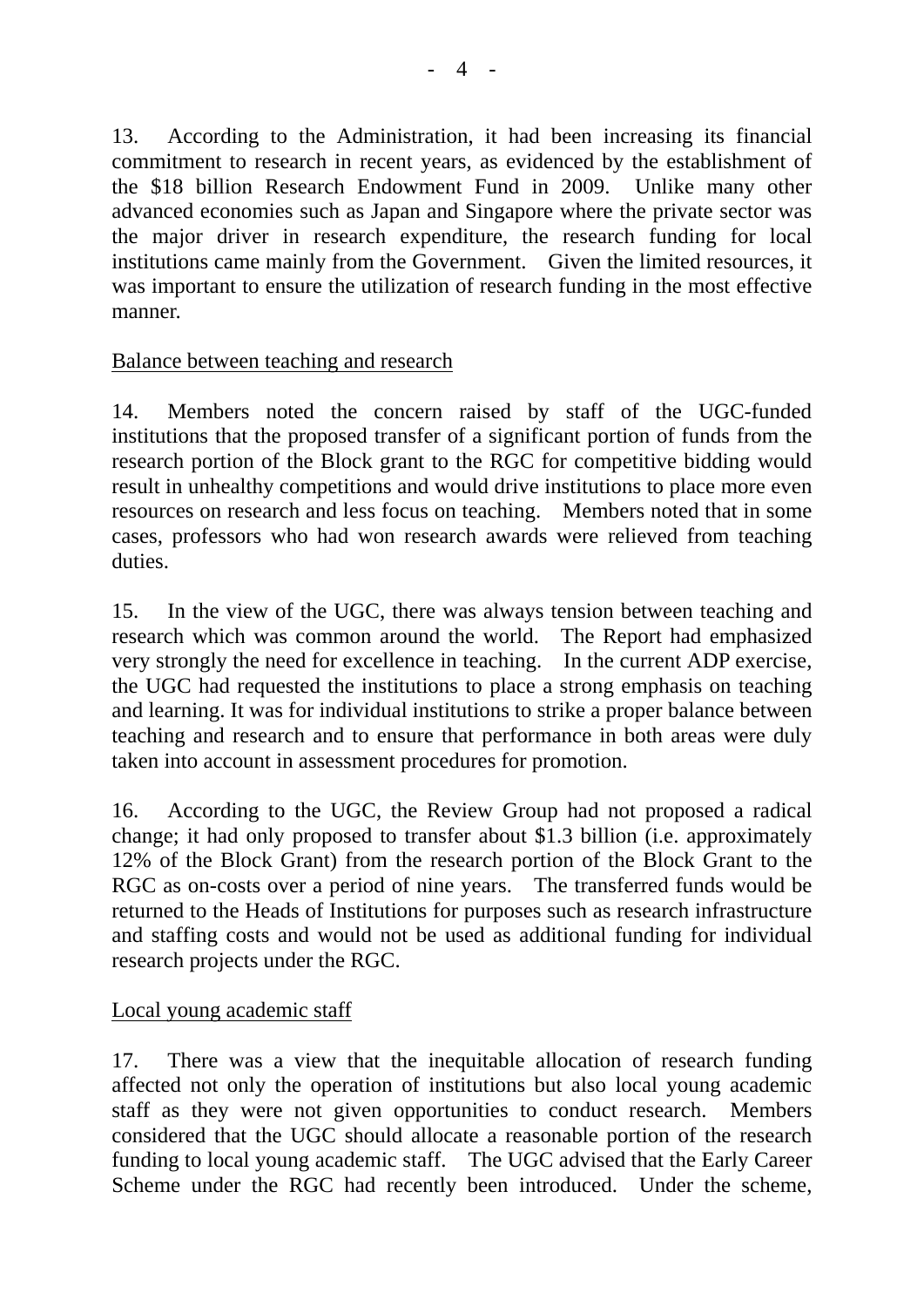funding of up to \$100 million would be allocated to ensure that more research funding would be provided to nurture junior/new academics.

## Allocation of research funding by RGC

18. Members expressed concern about the impact of the proposed changes in allocation of research funding on institutions the curricula of which were principally in humanities and social sciences subjects. Some members were given to understand that when considering research proposals, RGC gave preference to science disciplines over arts disciplines, and research on international issues were given higher regard than those on local issues.

19. The UGC explained that there were four subject panels under the RGC, namely, Engineering ("E"); Physical Sciences ("P"); Biology and Medicine ("M"); and Humanities, Social Sciences and Business Studies ("H"). The size of the subject panels was dependent upon the number of grant applications they had to handle. Among the four panels, the H Panel had to deal with the largest number of applications. The success rate of the applications assessed by the H Panel in the 2009-2010 academic year was in line with that of the E and M Panel (about 30%). The success rate of the applications in the P Panel was the highest among all subject panels (about 57%).

20. According to the UGC, the RGC had given special attention to the humanities, social sciences and business studies disciplines. Under the General Research Fund scheme, special funding support was provided to applications in these disciplines. For instance, the "Individual Research Grant" was tailored better to support research conducted by individual researchers through the institutional arrangement for granting time-off. This scheme was only applicable to arts, humanities, and social sciences and business studies which often required the researchers' personal efforts, rather than assistance rendered by their research assistants. Furthermore, the teaching relief scheme had been extended to all subjects under the humanities and social sciences disciplines. The method for allocating on-costs would also take into account the fact that humanities generally attracted less funding than science subjects. Regarding the evaluation of research projects on local issues, the RGC would appoint more local academics to the subject panels concerned to ensure a fair assessment of these projects.

#### Allocation of research postgraduate places

21. Members sought information on the proposal for the allocation of research postgraduate places starting from the 2012-2013 academic year. The UGC informed members that the institutions generally accepted the four new competition methods for research postgraduate places in connection with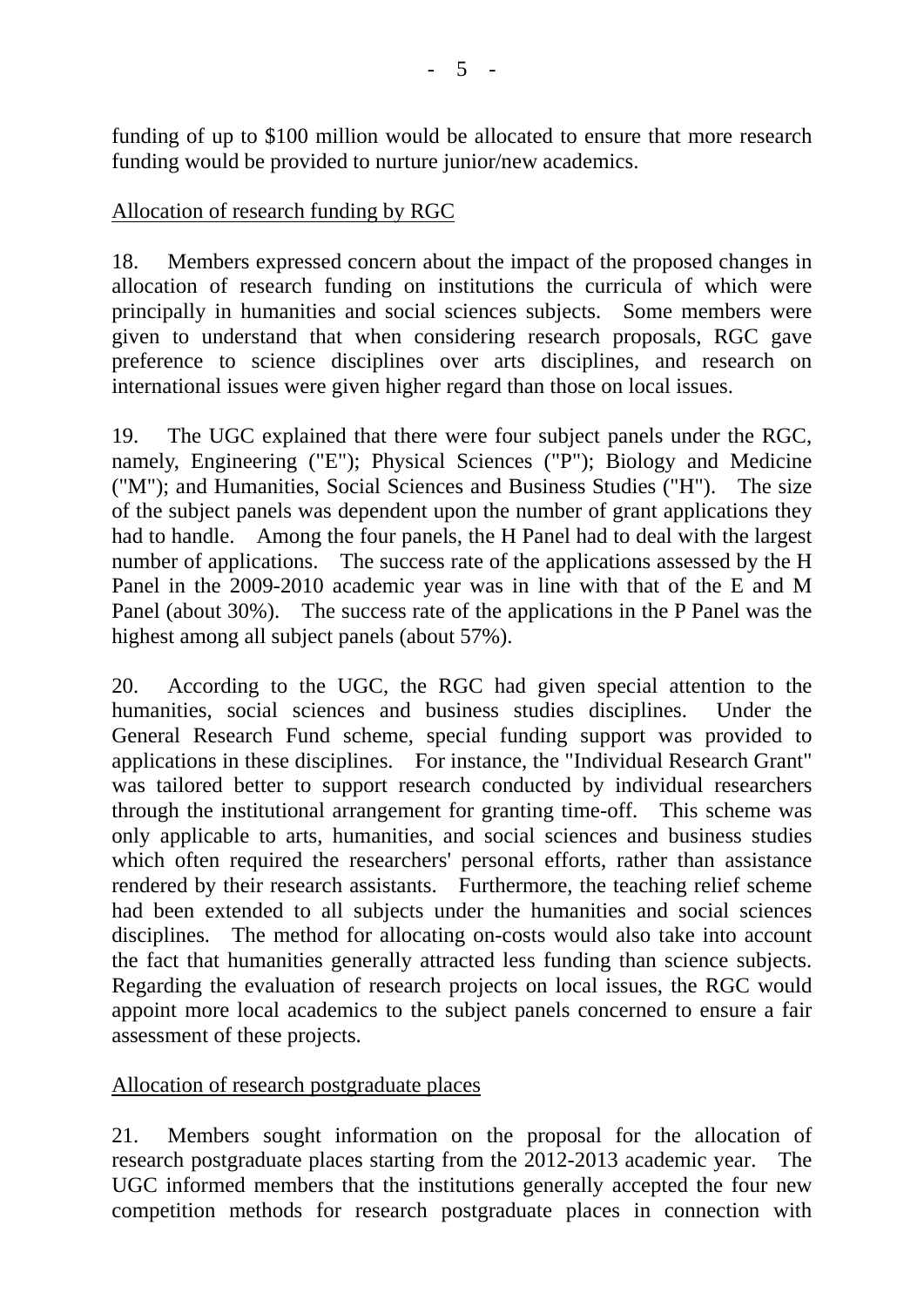moving half of the places from historically based allocation to competition based allocation. A total of 2 800 places would be competitively allocated over a period of five years starting from 2012-2013 according to the following methods:

- (a) 600 places would be allocated on the basis of the latest score the institution achieved in the Research Assessment Exercise;
- (b) 600 places would be distributed according to the institution's success in RGC-funded project schemes;
- (c) 600 places would be allocated on the basis of a scheme that the UGC would be working out with the institutions in the context of the ADP exercise on outcome-based evaluation of research postgraduate programmes;
- (d) 600 places would be given to the RGC which had decided to allocate most of these places through the PhD Fellowship Scheme as a long term target. In the meantime, the RGC would allocate these places according to the institution's success in various RGC project areas; and
- (e) 400 places would continue to be allocated through the PhD Fellowship Scheme.

Competitive allocation in the ADP exercise

22. Members noted that for the 2012-2015 ADP exercise, the percentage of the FYFD places for competitive bidding by the UGC-funded institutions would be reduced from 7.5% to 6%. There was a view that the direction proposed by the UGC for enhancing competition such as the setting aside of 6% of the FYFD places for competitive allocation in the 2012-2015 triennium would not only discourage competition but also cause disputes among the institutions. Under the arrangement, the funding for individual institutions had in effect been cut. This would drive institutions to reduce their resources allocation for certain faculties. In order to encourage healthy competition among institutions, the Administration should increase funding on top of the existing provision for competitive bidding by the institutions and provide an appeal channel for matters relating to funding for the UGC-funded institutions.

23. The Chairman of the UGC explained that under the existing funding allocation mechanism, the outcome of allocation was a result of extensive discussions with the institutions concerned, and with input from experts. The mechanism was accepted by the institutions. Unless the funding was increased,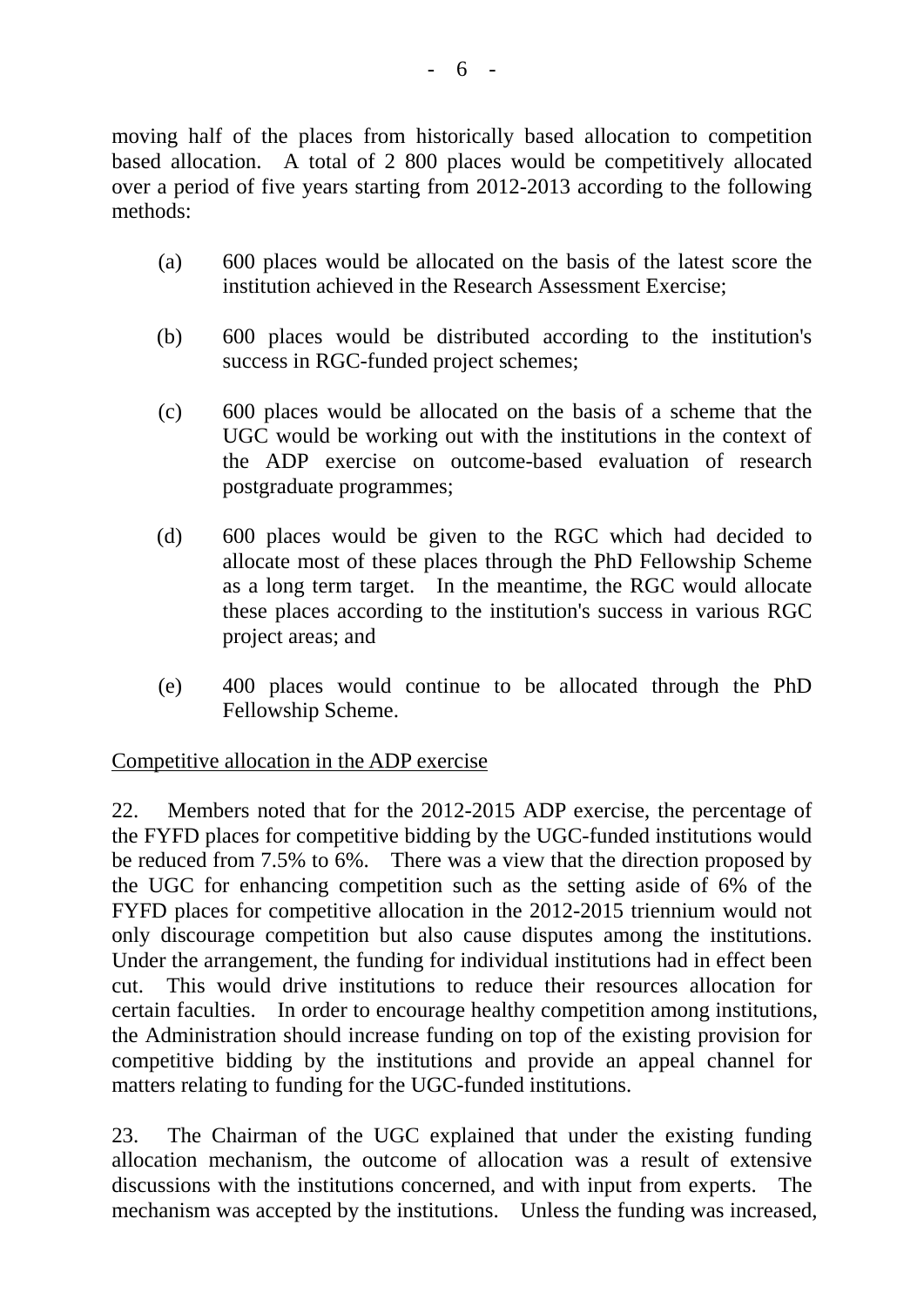the provision of an appeal channel could not resolve disputes as the increase of funding for one institution would inevitably reduce funding for another.

# **Relevant papers**

24. A list of the relevant papers on the Legislative Council website is in **Appendix II**.

Council Business Division 2 Legislative Council Secretariat 7 July 2011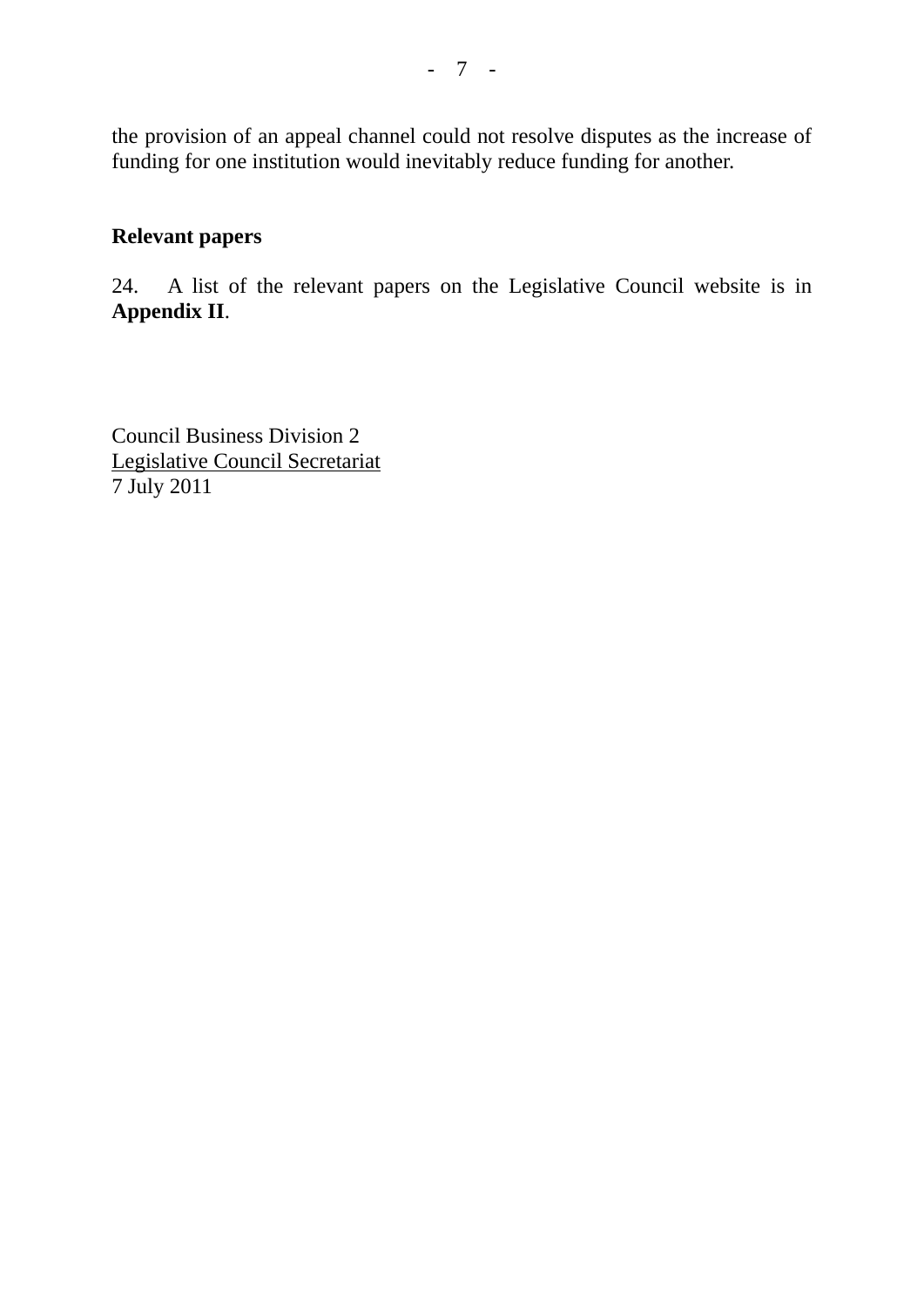# **Research funding secured by each institution through competition administered by the University Grants Committee/Research Grants Council for the 2009-2010 and 2010-2011 academic years**

| <b>Institution</b>                                    | <b>Research funding secured</b><br>through competition<br>(\$ million) |           |
|-------------------------------------------------------|------------------------------------------------------------------------|-----------|
|                                                       | 2009-2010                                                              | 2010-2011 |
| City University of Hong Kong                          | 96.0                                                                   | 103.9     |
| <b>Hong Kong Baptist University</b>                   | 33.6                                                                   | 53.2      |
| <b>Lingnan University</b>                             | 4.7                                                                    | 6.4       |
| The Chinese University of Hong<br>Kong                | 308.4                                                                  | 241.9     |
| Hong Kong Institute of Education                      | 10.3                                                                   | 8.4       |
| The Hong Kong Polytechnic<br>University               | 118.1                                                                  | 121.6     |
| The Hong Kong University of<br>Science and Technology | 172.3                                                                  | 166.7     |
| The University of Hong Kong                           | 551.2                                                                  | 272.6     |

(Note: Funding awarded to an institution in an academic year is meant to be spent in the coming several years (e.g. over the duration of a project). This explains why the amounts may fluctuate.)

Source: Extraced from the UGC's replies to Legislative Council Members' initial questions in the examination of the Estimates of Expenditures 2011-2012.